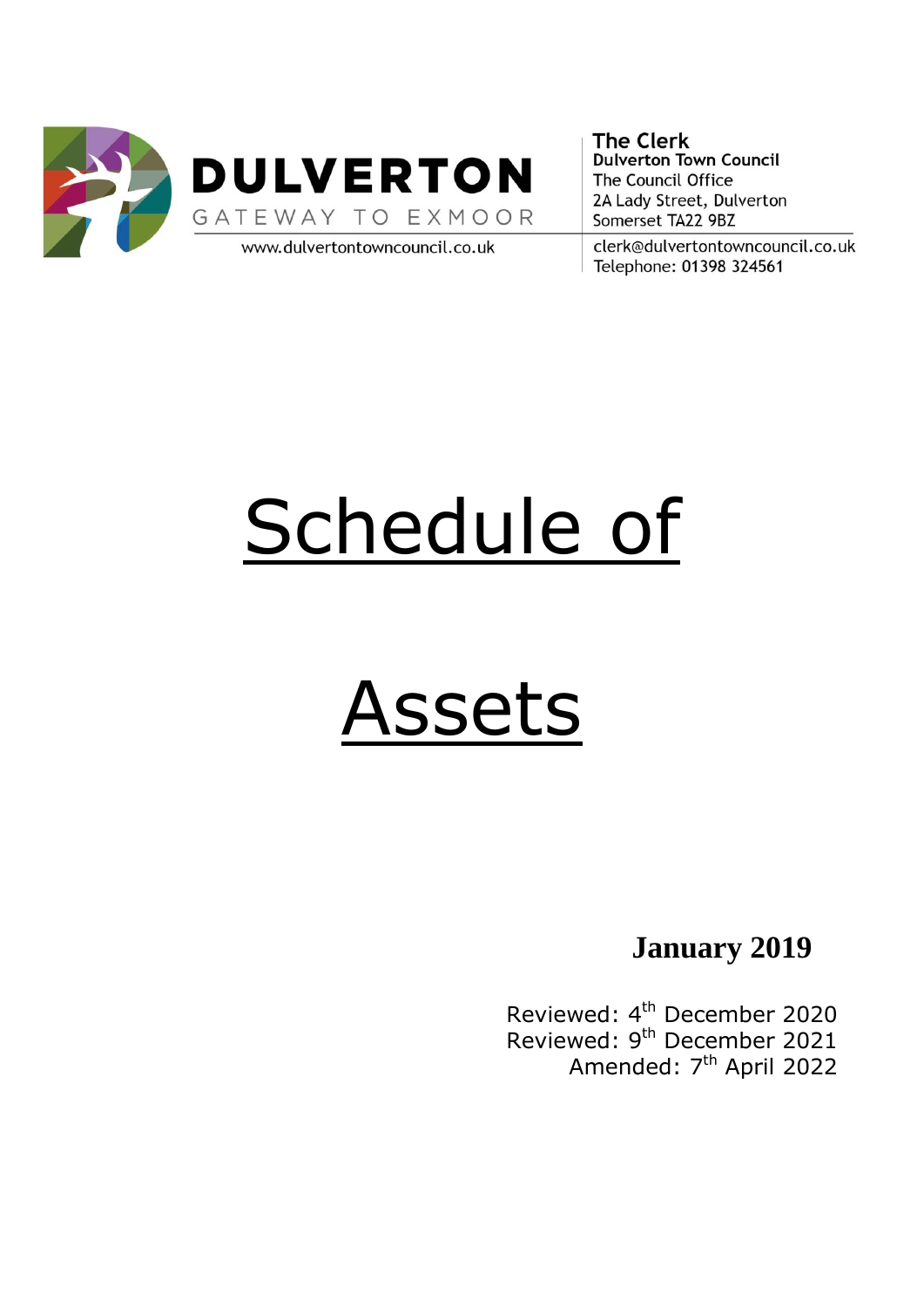#### **1. Introduction**

This register is intended to provide a record of the assets owned by Dulverton Town Council.

The Town of Dulverton is situated on the southern edge of Exmoor National Park, with approximately 1,165 registered Electors.

This Council rents two offices, which are open to the public on Tuesdays from 10.00 am until 12.00 noon, and Thursdays from 3.00pm until 5.00pm. Most administrative duties are carried out in the office by the Clerk and Administrative Assistant.

#### **2. Relevant Addresses**

Chairman: Mrs Christine Dubery Office: 2A Lady Street Exchange Cottage **Dulverton** Dulverton TA22 9BX TA22 9BX

 Tel: 01398 322912 Tel: 01398 324561 clerk@dulvertontowncouncil.co.uk www.dulvertontowncouncil.co.uk

Clerk: Miss A. Rose Rick Park Lower Coombe Coleford Devon EX17 5BY Tel: 01363 85328

#### **3. Insurance Company**

BHIB Councils Insurance

Policy Number: LC001337

Renewal Date: 1<sup>st</sup> June 2022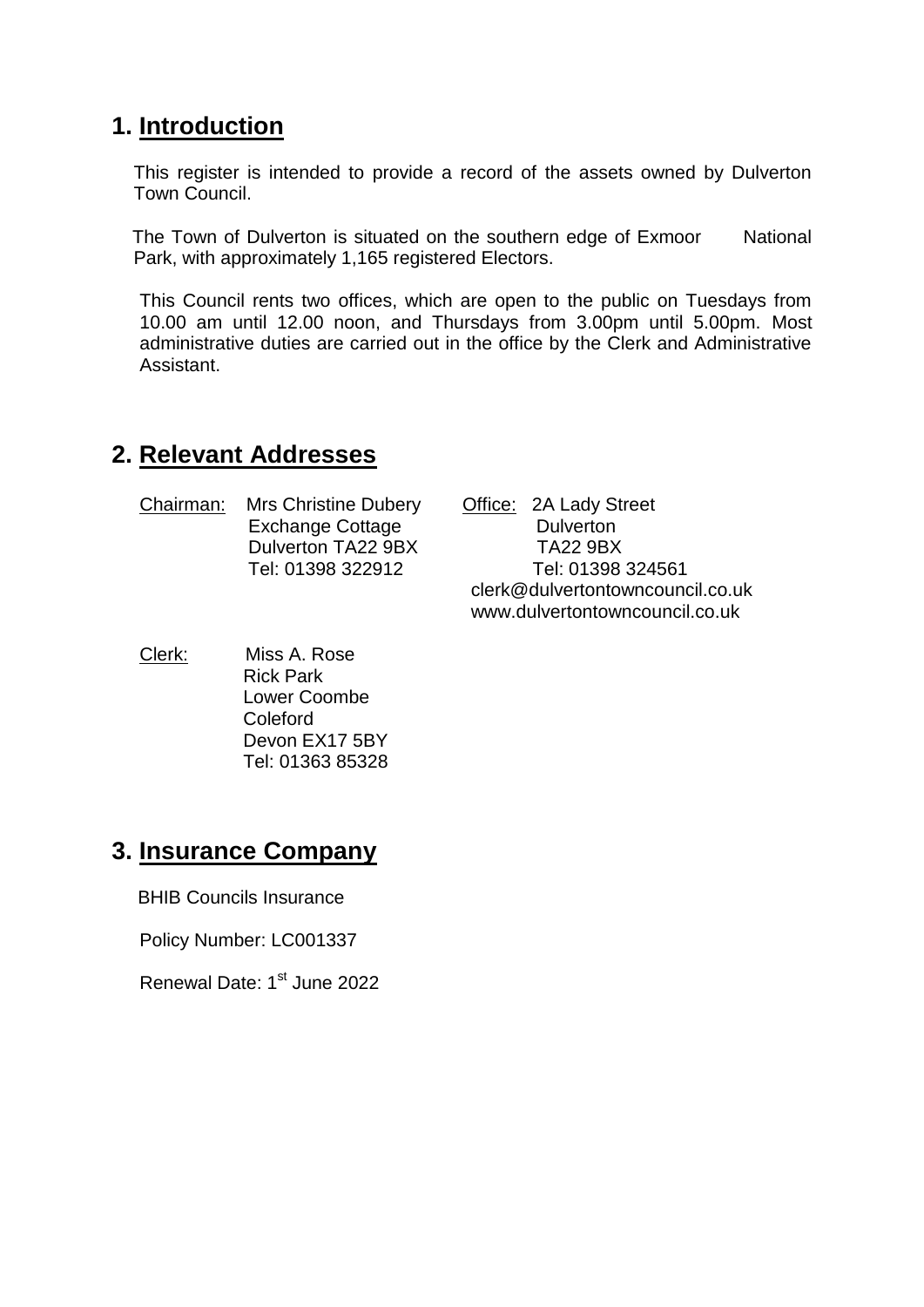### **Table of Contents**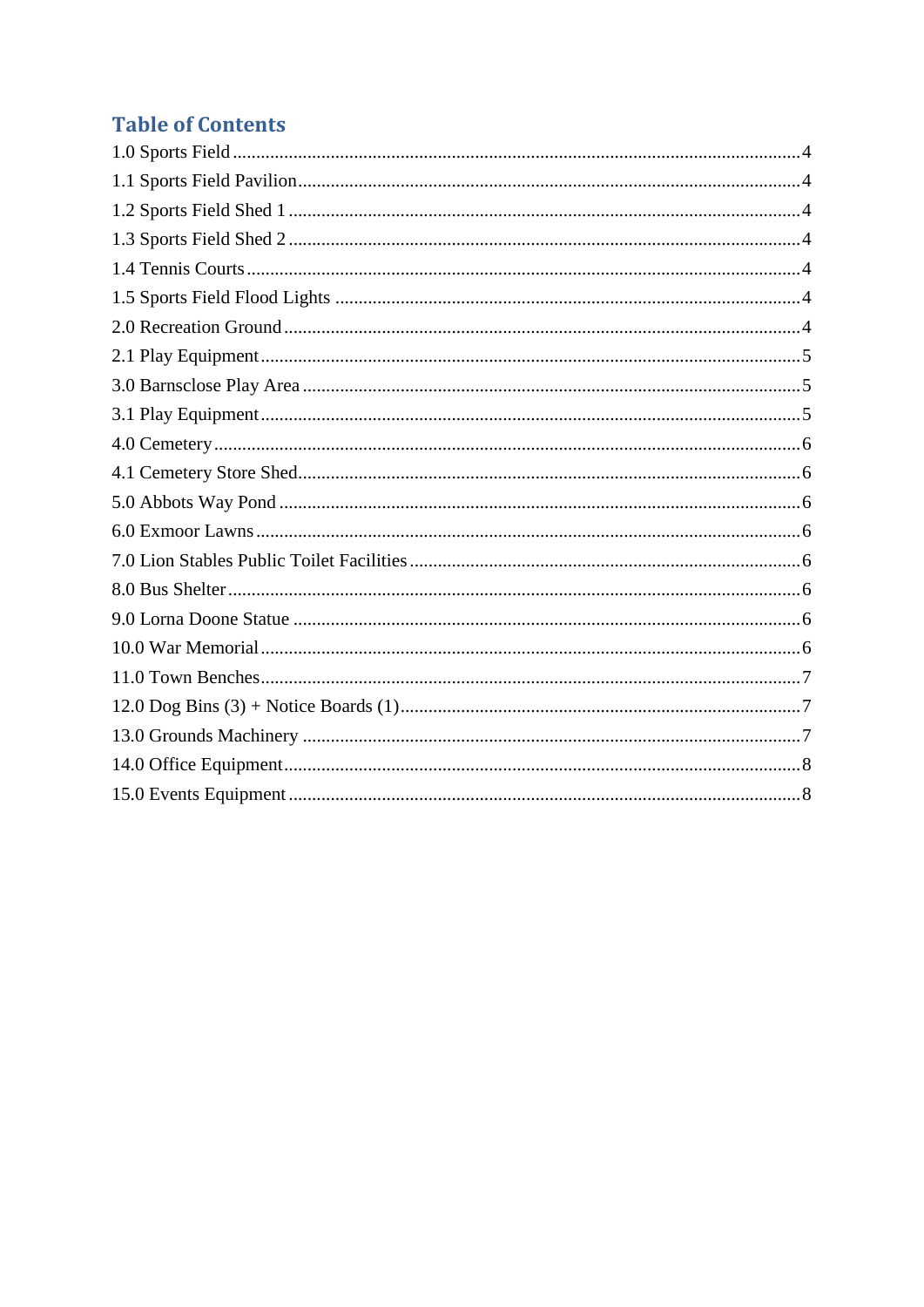<span id="page-3-6"></span><span id="page-3-5"></span><span id="page-3-4"></span><span id="page-3-3"></span><span id="page-3-2"></span><span id="page-3-1"></span><span id="page-3-0"></span>

| <b>Description</b>                                                                       | <b>Identification</b>                          | Comments                                                                                                                               | Value    |
|------------------------------------------------------------------------------------------|------------------------------------------------|----------------------------------------------------------------------------------------------------------------------------------------|----------|
| 1.0 Sports Field<br><b>Located in Milhams</b><br>Lane                                    | <b>Deeds</b><br>Approximately<br>2.44 hectares | Deeds held by:-<br><b>Risdon Hosegood Solicitors</b><br>Managed by The Sports Field<br><b>Management Committee</b>                     | Nil      |
| 1.1 Sports Field<br>Pavilion<br>Situated on the Sports<br>Field, Milhams Lane            | <b>Deeds</b>                                   | Deeds held by:-<br><b>Risdon Hosegood Solicitors</b><br>Managed, maintained and<br>insured by the Sports Field<br>Management Committee | £114,000 |
| 1.2 Sports Field Shed<br>Situated on the Sports<br>Field, Milhams Lane                   |                                                | Managed, maintained and<br>insured by DTC<br>Used to store grounds<br>maintenance equipment.                                           |          |
| 1.3 Sports Field Shed<br>$\overline{2}$<br>Situated on the Sports<br>Field, Milhams Lane |                                                | Managed, maintained and<br>insured by DTC<br>Used to store events<br>maintenance equipment.                                            | £3,400   |
| 1.4 Tennis Courts<br>Located next to the<br>Sports Field, Milhams<br>Lane                |                                                | Managed and maintained by<br>the Tennis Club.<br>Insured by the Sports Field<br>Management Committee.                                  | £12,000  |
| 1.5 Sports Field Flood<br>Lights                                                         |                                                | Maintained by the Sports<br><b>Field Management</b><br>Committee                                                                       | £9,000   |
| 2.0 Recreation Ground<br>Located at Kings Corner<br>4466                                 | <b>Deeds</b><br>Approximately<br>0.04 hectares | Deeds held by:-<br><b>Risdon Hosegood Solicitors</b><br>Managed by the Grounds<br>Committee                                            | Nil      |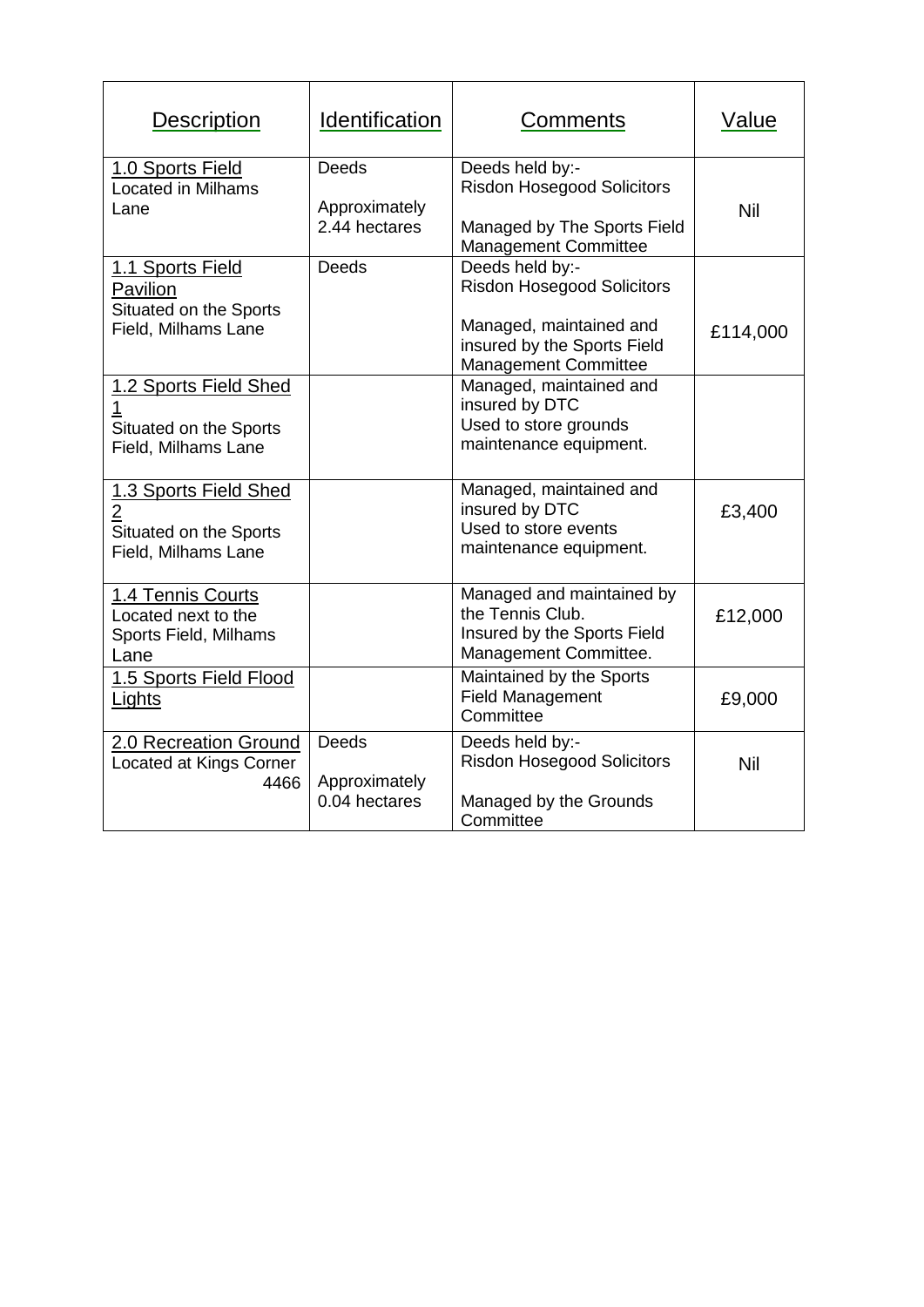<span id="page-4-2"></span><span id="page-4-1"></span><span id="page-4-0"></span>

| 2.1 Play Equipment                                                        |                                | Inspected weekly internally.      |                        |
|---------------------------------------------------------------------------|--------------------------------|-----------------------------------|------------------------|
| Located in the Kings                                                      |                                |                                   |                        |
| <b>Corner Recreation</b>                                                  |                                | Inspected annually externally     |                        |
| Ground :-                                                                 |                                |                                   |                        |
| $\triangleright$ Swings, seesaw,                                          |                                |                                   | £8,266.32              |
| rocking horse.<br>$\triangleright$ Slide                                  |                                |                                   | £6,200.55<br>£2,536.05 |
| $\triangleright$ Slide 4.4M<br>stainless steel                            |                                |                                   | £1,505.31              |
| $\triangleright$ 8' swing with<br>s/surfacing.<br>Ellesmere steel<br>≻    |                                |                                   | £6,655.79              |
| play unit.<br>$\triangleright$ Overton steel play                         |                                |                                   | £3,363.86              |
| unit.<br>Double flat swing<br>≻                                           |                                |                                   | £1,249.77              |
| with anti-wrap<br>bars.                                                   |                                |                                   | £3,916.81              |
| Steel ball cone.<br>➤<br>≻<br>6 segmented                                 |                                |                                   | £5,925.22              |
| meeting shelter<br>with benches and                                       |                                |                                   | £6,276.00              |
| octagonal table.<br>High cone climber<br>≻                                |                                |                                   | £45,895.68             |
|                                                                           |                                |                                   |                        |
|                                                                           |                                |                                   |                        |
| 3.0 Barnsclose Play                                                       | Deeds                          | Deeds held by:-                   |                        |
| Area                                                                      |                                | <b>Risdon Hosegood Solicitors</b> | <b>Nil</b>             |
| Located at the rear of<br><b>Amory Road Estate</b>                        | Approximately<br>0.39 hectares | Managed by the Grounds            |                        |
|                                                                           |                                | Committee                         |                        |
| 3.1 Play Equipment                                                        |                                | Inspected weekly internally.      |                        |
| Located in Barnsclose:-                                                   |                                |                                   |                        |
| <b>Burma Bridge</b>                                                       |                                | Inspected annually externally     | £464.00<br>£221.00     |
| $\triangleright$ Sloping Balance<br>Weave<br>Horse Ride See<br>⋗          |                                |                                   | £956.00                |
| Saw<br>Slope Beam<br>➤                                                    |                                |                                   | £292.<br>£3,710.       |
| $\triangleright$ Zip Wire<br><b>Basket Swing</b><br>$\blacktriangleright$ |                                |                                   | £1,341.00              |
| <b>Frame Net</b><br>➤                                                     |                                |                                   | £1,333.00              |
| Climber                                                                   |                                |                                   | £399.00                |
| Log Roll (High)<br>➤                                                      |                                |                                   | £242.00<br>£280.00     |
| Log Roll (Low)<br>≻                                                       |                                |                                   | £598.00                |
| <b>Cross Rope</b><br>≻<br>➤                                               |                                |                                   | £482.00                |
| Log Rope<br>Wobble Bridge<br>➤                                            |                                |                                   | £375.00                |
| Drop Rope<br>➤<br>Traverse                                                |                                |                                   | £10,693                |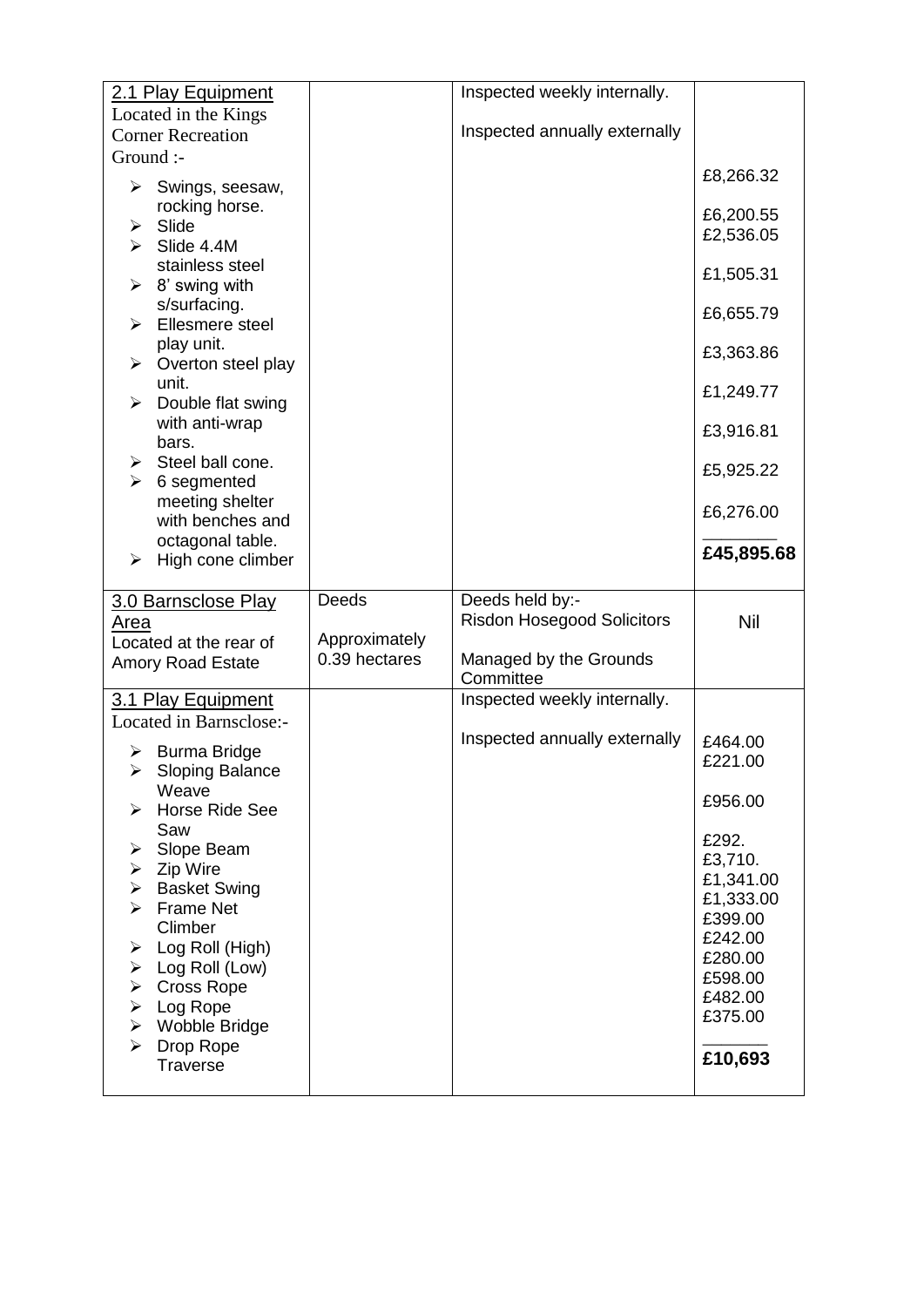<span id="page-5-7"></span><span id="page-5-6"></span><span id="page-5-5"></span><span id="page-5-4"></span><span id="page-5-3"></span><span id="page-5-2"></span><span id="page-5-1"></span><span id="page-5-0"></span>

| 4.0 Cemetery                                          | Deeds                          | Deeds held by:-                                           |            |
|-------------------------------------------------------|--------------------------------|-----------------------------------------------------------|------------|
| Located in Jury Road                                  |                                | <b>Risdon Hosegood Solicitors</b><br><b>Bank Chambers</b> | Nil        |
|                                                       | Approximately<br>0.40 hectares | <b>Dulverton</b>                                          |            |
|                                                       |                                | Tel:                                                      |            |
|                                                       |                                |                                                           |            |
|                                                       |                                | Managed by the Grounds<br>Committee                       |            |
| 4.1 Cemetery Store                                    | <b>Deeds</b>                   | Deeds held by:-                                           |            |
| Shed                                                  |                                | <b>Risdon Hosegood Solicitors</b>                         |            |
| Located at the rear of                                |                                |                                                           |            |
| the cemetery, Jury                                    |                                | Managed and maintained the                                | £41,338    |
| Road.                                                 |                                | by the Grounds Committee.                                 |            |
|                                                       |                                | Overall condition of building                             |            |
|                                                       |                                | is good with no immediate                                 |            |
|                                                       |                                | repairs or maintenance work                               |            |
|                                                       |                                | proposed.                                                 |            |
| 5.0 Abbots Way Pond                                   |                                | Asset transfer from the                                   |            |
|                                                       |                                | <b>Collyns Trust</b>                                      | <b>Nil</b> |
|                                                       |                                | Managed by the Grounds                                    |            |
|                                                       |                                | Committee                                                 |            |
| 6.0 Exmoor Lawns                                      | <b>Deeds</b>                   | Deeds held by:-                                           |            |
| Located adjacent to the                               |                                | <b>Risdon Hosegood Solicitors</b>                         | Nil        |
| River Barle, in front of<br><b>ENPA headquarters.</b> |                                | Managed by the Grounds                                    |            |
|                                                       |                                | Committee                                                 |            |
| 7.0 Lion Stables                                      | <b>Deeds</b>                   | Deeds held by:-                                           |            |
| <b>Public Toilet Facilities</b>                       |                                | <b>Risdon Hosegood Solicitors</b>                         |            |
| <b>High Street</b>                                    |                                | Managed and maintained the                                |            |
| Dulverton TA22 9DJ                                    |                                | by the Town Management                                    | £45,000    |
|                                                       |                                | Committee.                                                |            |
|                                                       |                                |                                                           |            |
|                                                       |                                | Overall condition of building                             |            |
|                                                       |                                | is good with no immediate<br>repairs or maintenance work  |            |
|                                                       |                                | proposed.                                                 |            |
| 8.0 Bus Shelter                                       | <b>Deeds</b>                   | Deeds held by:-                                           |            |
| Located on Jury Road                                  |                                | <b>Risdon Hosegood Solicitors</b>                         |            |
|                                                       |                                | Repainted November 2020.                                  | £6,200     |
| 9.0 Lorna Doone                                       |                                |                                                           |            |
| Statue                                                |                                |                                                           | £14,432    |
| <b>Situated outside Exmoor</b>                        |                                |                                                           |            |
| House<br>10.0 War Memorial                            |                                | Lease Agreement exists                                    |            |
| Located along Kemps                                   |                                | between DTC and S.C.C.                                    | £11,466.98 |
| Way.                                                  |                                | regarding the land on which                               |            |
|                                                       |                                | the memorial is situated.                                 |            |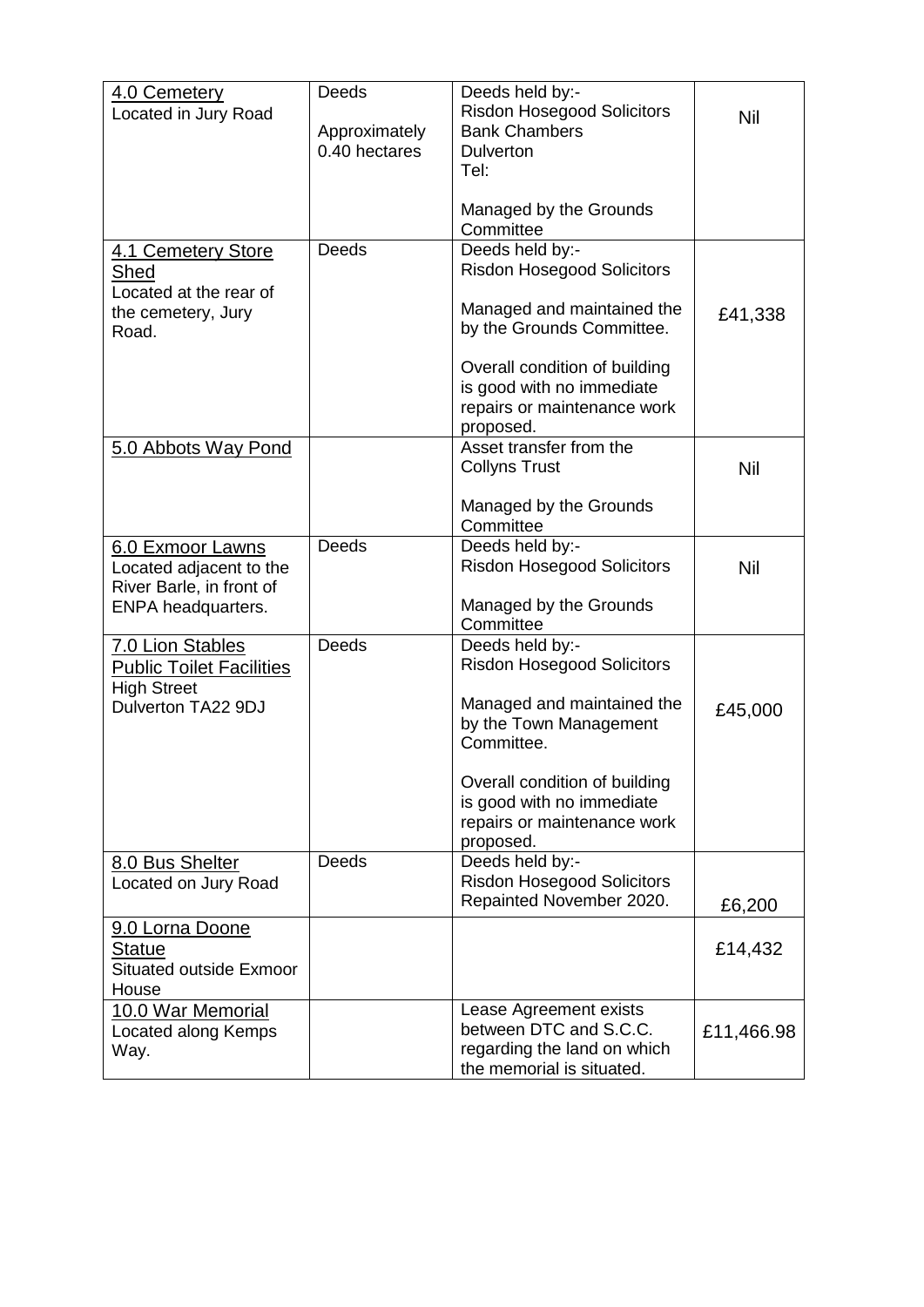<span id="page-6-2"></span><span id="page-6-1"></span><span id="page-6-0"></span>

| 11.0 Town Benches                         |                                       | Last refurbished in 2013.                                                                                                                             |            |
|-------------------------------------------|---------------------------------------|-------------------------------------------------------------------------------------------------------------------------------------------------------|------------|
| Located at:-                              |                                       |                                                                                                                                                       | <b>NIL</b> |
| Kings Corner Union                        |                                       | See schedule for further<br>details.                                                                                                                  |            |
| <b>Street</b><br>Lorna Doone Fire         |                                       |                                                                                                                                                       |            |
| Station                                   |                                       |                                                                                                                                                       |            |
| 12.0 Dog Bins $(3) +$                     |                                       |                                                                                                                                                       |            |
| Notice Boards (1)                         |                                       |                                                                                                                                                       |            |
| 13.0 Grounds                              |                                       |                                                                                                                                                       |            |
| <b>Machinery</b>                          |                                       |                                                                                                                                                       |            |
| <b>Bobcat</b><br>Wessex Roller Mower      | Reg: WJ16 UNL                         | Insured by NFU Mutual<br>Policy No: 005X5953555/<br>NO <sub>3</sub>                                                                                   | £23,196    |
| <u>Iseki</u>                              | Reg: WJ16<br><b>UMU</b>               | Renewal date 4 <sup>th</sup> May 2017<br>Insured by NFU Mutual<br>Policy No: 005X5953555/<br>NO <sub>3</sub><br>Renewal date 4 <sup>th</sup> May 2017 |            |
| Toro 22280 Proline<br><b>Rotary Mower</b> | Various - details<br>held in register | Used and stored in the All<br>Saints Church Yard                                                                                                      | £875       |
| Toro 22280 Proline<br><b>Rotary Mower</b> |                                       | Purchased - Nov. 2020.<br>Used and stored in the<br>cemetery.                                                                                         | £875       |
| <b>Hand Mowers &amp;</b><br><u>Equip.</u> |                                       |                                                                                                                                                       |            |